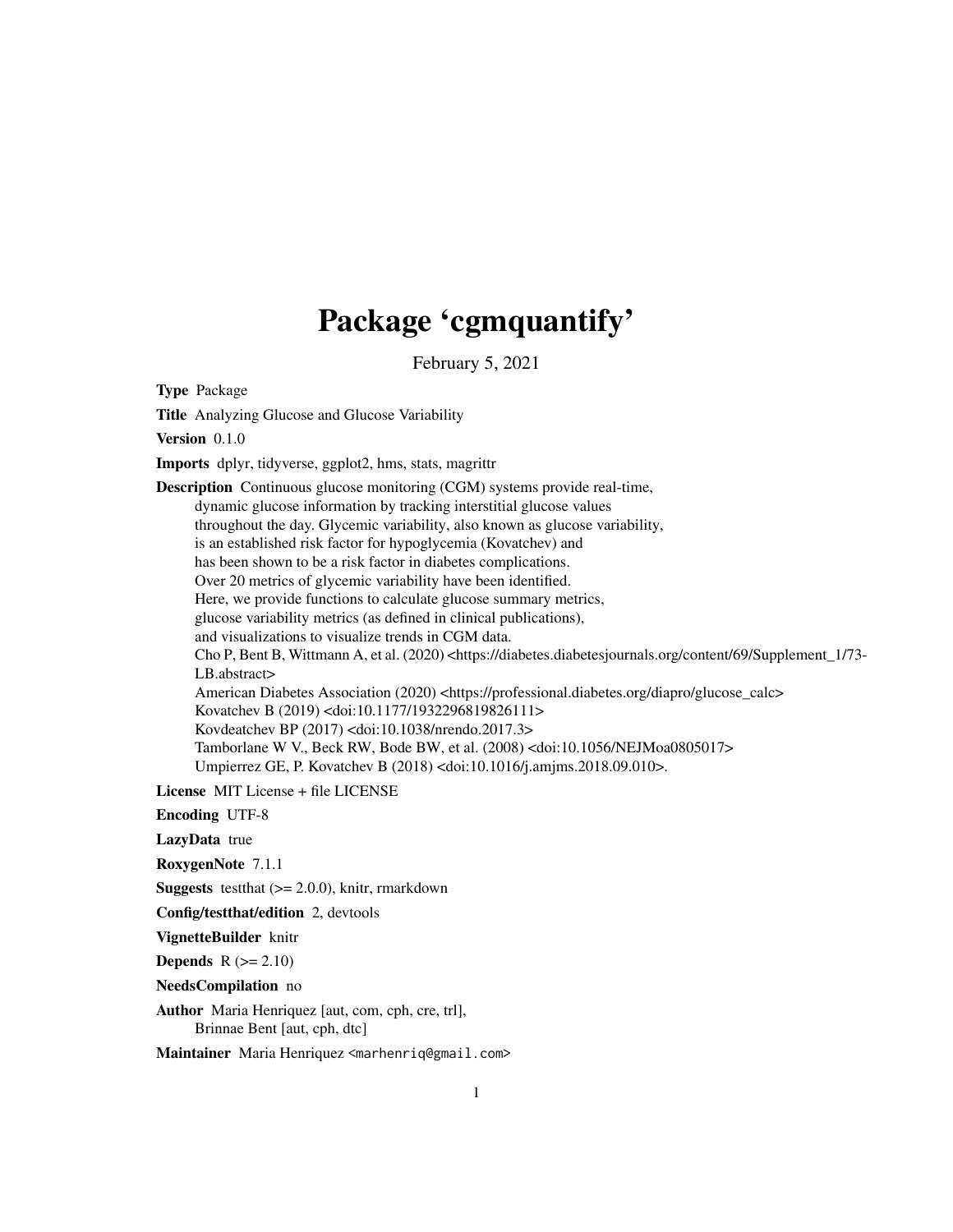<span id="page-1-0"></span>Repository CRAN Date/Publication 2021-02-05 08:50:02 UTC

## R topics documented:

|       |            | $\mathcal{D}$  |
|-------|------------|----------------|
|       |            | 3              |
|       |            | 3              |
|       |            | $\overline{4}$ |
|       |            | $\overline{4}$ |
|       |            | -5             |
|       |            | 6              |
|       |            | 6              |
|       |            | 7              |
|       |            | 7              |
|       | <b>MGE</b> | -8             |
|       | <b>MGN</b> | <b>9</b>       |
|       |            | -9             |
|       |            |                |
|       | readfile   |                |
|       |            |                |
|       | <b>TIR</b> |                |
|       |            | -12            |
| Index |            | 14             |

eA1c *Compute Estimated A1c*

## Description

This function computes the estimated A1c, according to the American Diabetes Association calculator

#### Usage

eA1c(df)

## Arguments

df Data frame read through readfile

## Value

A numeric value representing eA1c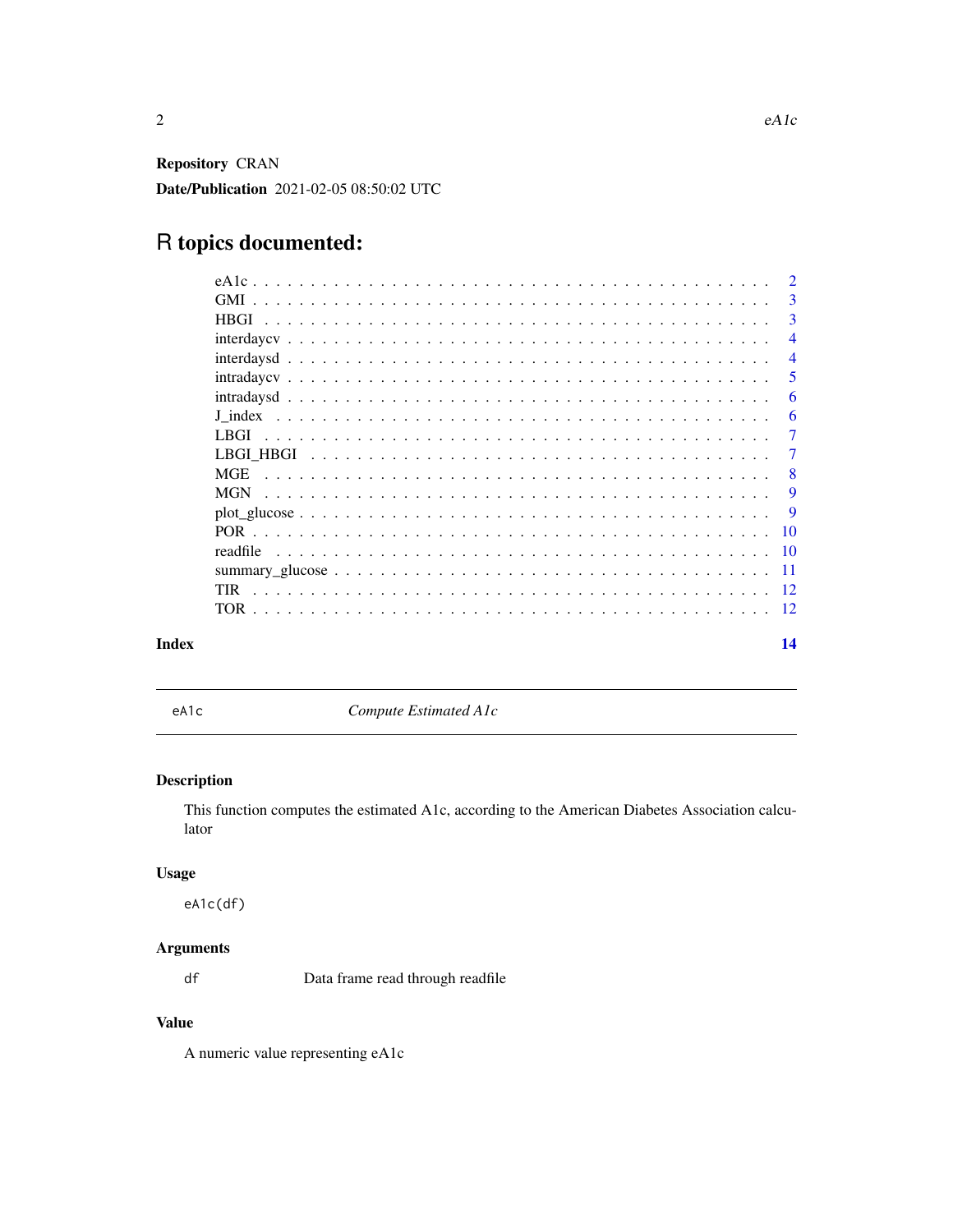#### <span id="page-2-0"></span> $GMI$  3

## Examples

```
mydatafile <- system.file("extdata", "my_data_file.csv", package = "cgmquantify")
mydata <- readfile(mydatafile)
eA1c(mydata)
```
## GMI *Compute Glycemic Management Indicator*

#### Description

This function computes the estimated GMI

#### Usage

GMI(df)

#### Arguments

df Data frame read through readfile

## Value

A numeric value representing GMI

## Examples

```
mydatafile <- system.file("extdata", "my_data_file.csv", package = "cgmquantify")
mydata <- readfile(mydatafile)
GMI(mydata)
```
HBGI *Compute High Blood Glucose Index*

## Description

This function computes the high blood glucose index

#### Usage

HBGI(df)

## Arguments

df Data frame read through readfile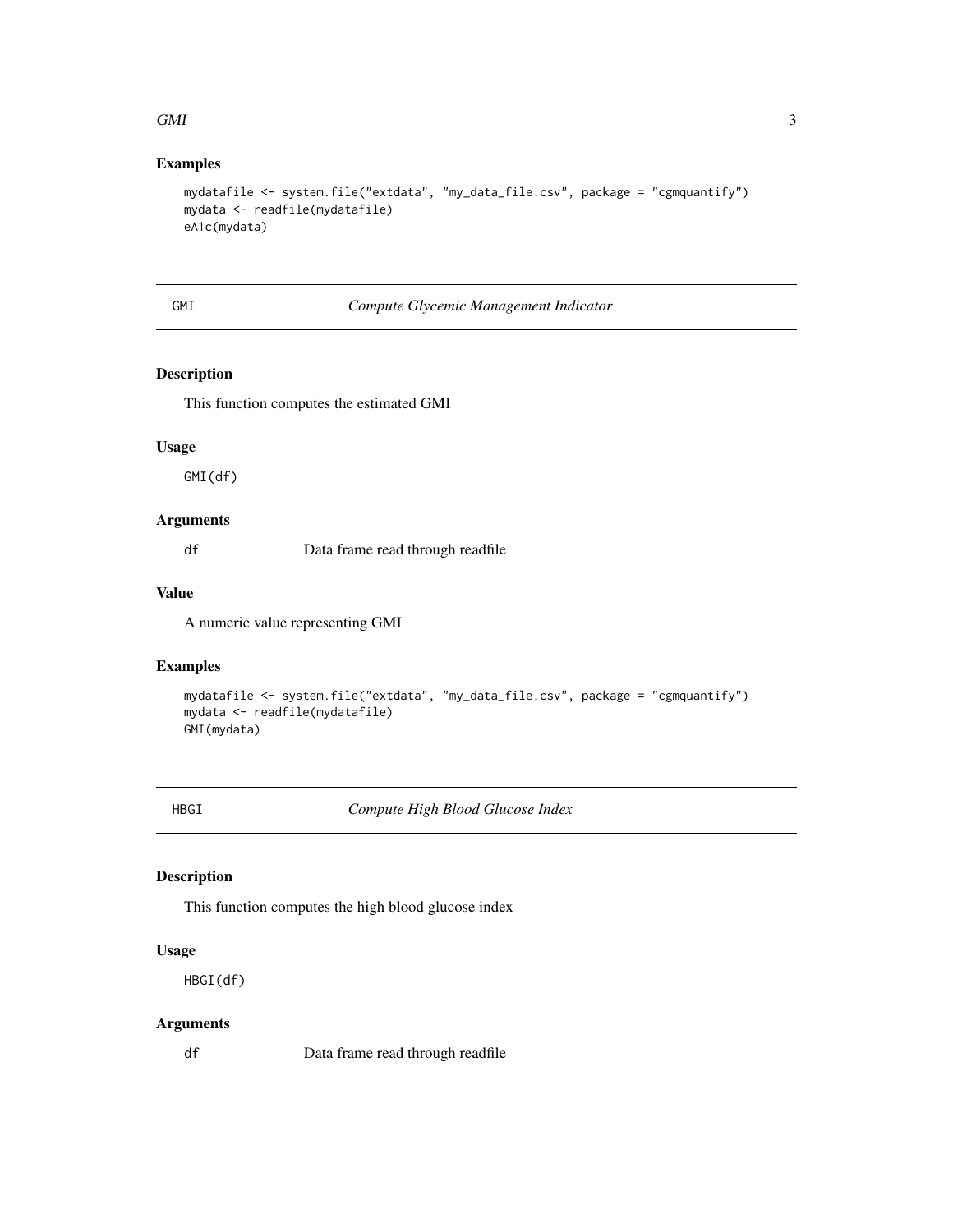#### <span id="page-3-0"></span>Value

A numeric value representing HBGI

#### Examples

```
mydatafile <- system.file("extdata", "my_data_file.csv", package = "cgmquantify")
mydata <- readfile(mydatafile)
HBGI(mydata)
```
interdaycv *Compute Interday Coefficient of Variation*

## Description

This function computes the interday coefficient of variation

#### Usage

```
interdaycv(df)
```
### Arguments

df Data frame read through readfile

## Value

A numeric value representing interday cv

## Examples

```
mydatafile <- system.file("extdata", "my_data_file.csv", package = "cgmquantify")
mydata <- readfile(mydatafile)
interdaycv(mydata)
```

| interdaysd | Compute Interday Standard Deviation |
|------------|-------------------------------------|
|------------|-------------------------------------|

## Description

This function computes the interday standard deviation

## Usage

interdaysd(df)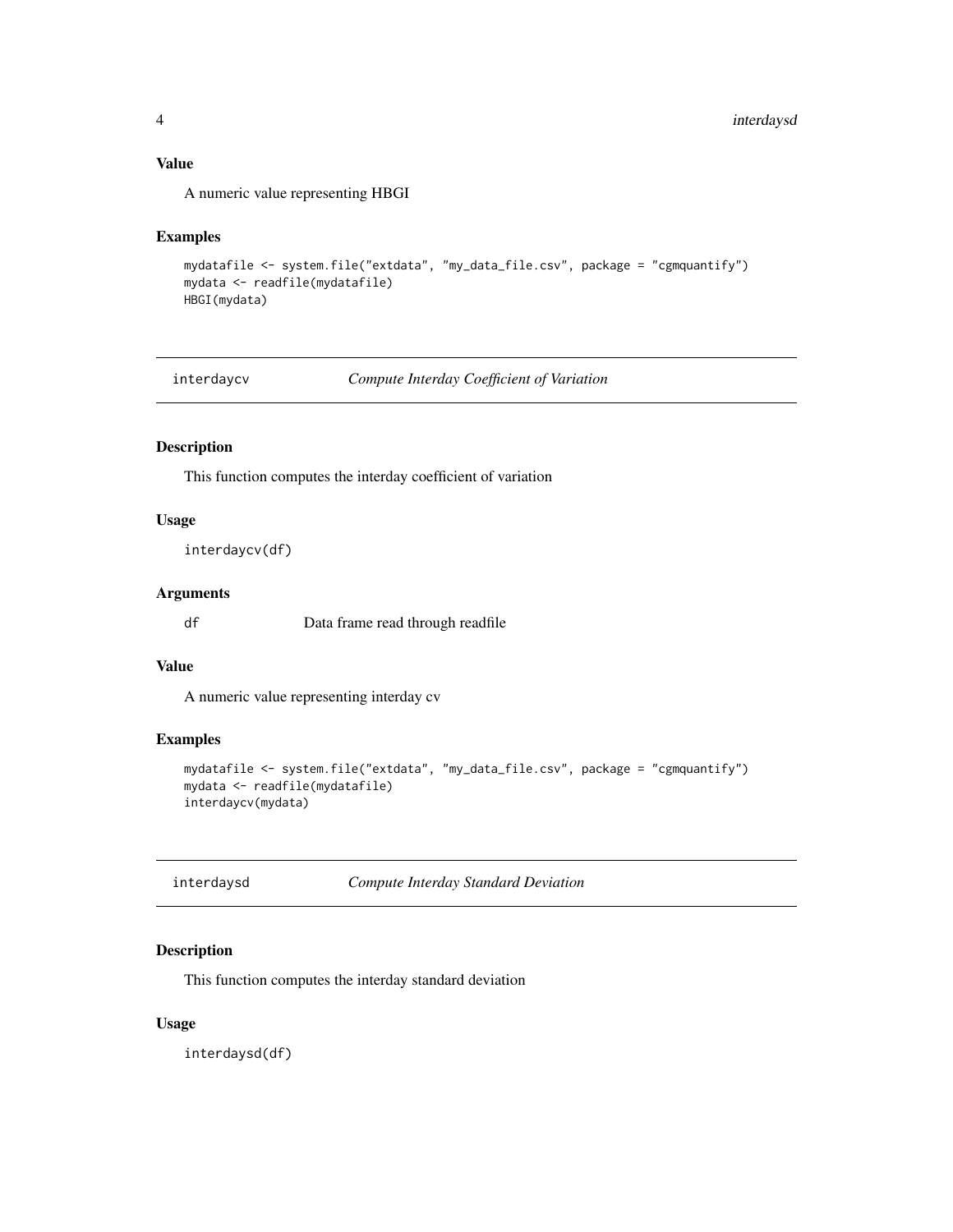## <span id="page-4-0"></span>intradaycv 5

#### Arguments

df Data frame read through readfile

#### Value

A numeric value representing interday sd

#### Examples

```
mydatafile <- system.file("extdata", "my_data_file.csv", package = "cgmquantify")
mydata <- readfile(mydatafile)
interdaysd(mydata)
```
intradaycv *Compute Intraday Coefficient of Variation*

#### Description

This function computes the intraday coefficient of variation summary statistics: mean, median, standard deviation of all days in data

#### Usage

intradaycv(df)

## Arguments

df Data frame read through readfile

#### Value

A data frame containing the mean, median, and standard deviation of the intraday coefficients of variation.

```
mydatafile <- system.file("extdata", "my_data_file.csv", package = "cgmquantify")
mydata <- readfile(mydatafile)
intradaycv(mydata)
```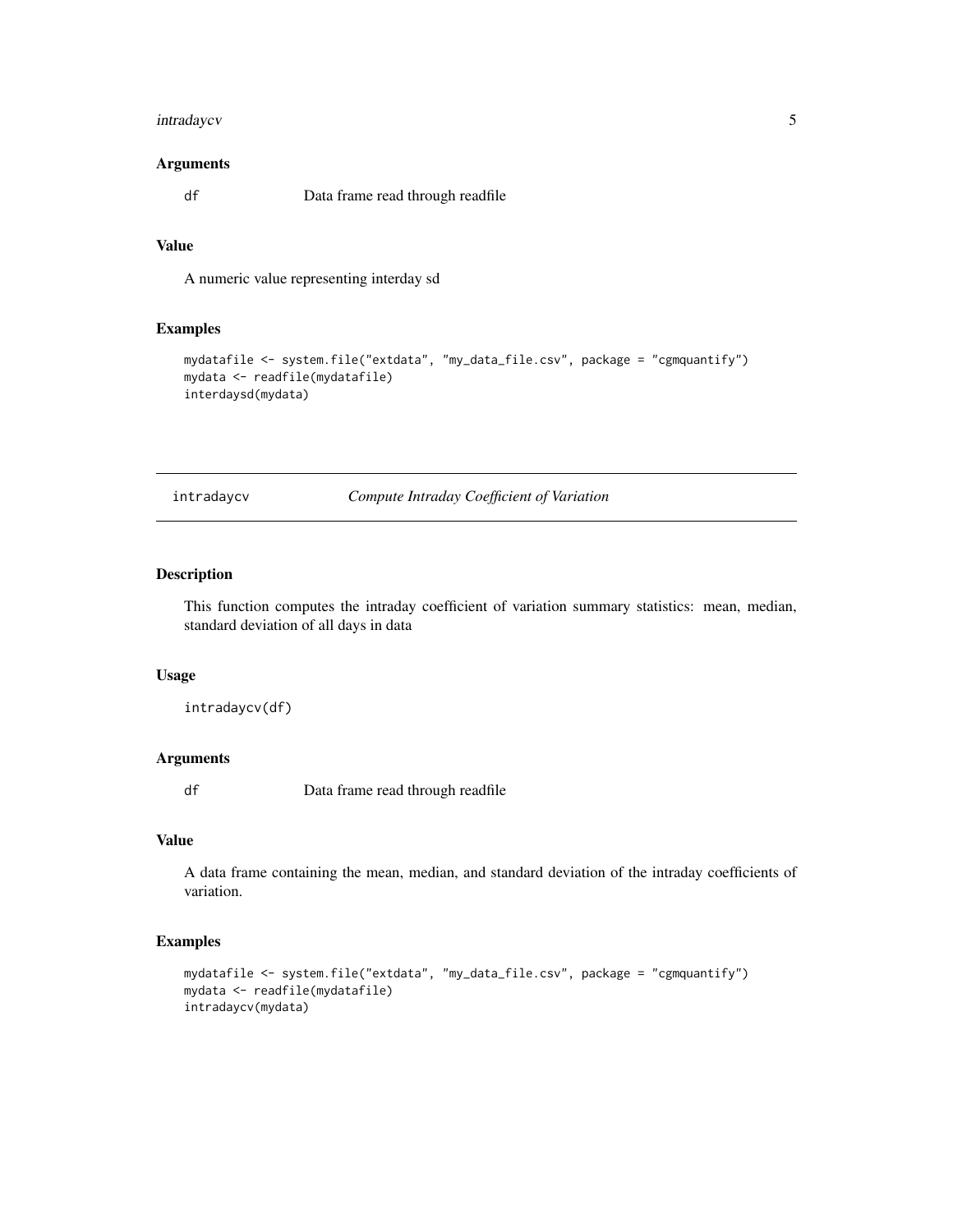<span id="page-5-0"></span>

#### Description

This function computes the intraday standard deviation summary statistics: mean, median, standard deviation of all days in data

#### Usage

intradaysd(df)

#### Arguments

df Data frame read through readfile

## Value

A data frame containing the mean, median, and standard deviation of the intraday standard deviations.

## Examples

```
mydatafile <- system.file("extdata", "my_data_file.csv", package = "cgmquantify")
mydata <- readfile(mydatafile)
intradaysd(mydata)
```
J\_index *Compute J-index*

#### Description

This function computes J-index, a glycemic variability metrix

#### Usage

J\_index(df)

#### Arguments

df Data frame read through readfile

## Value

A numeric value representing J-index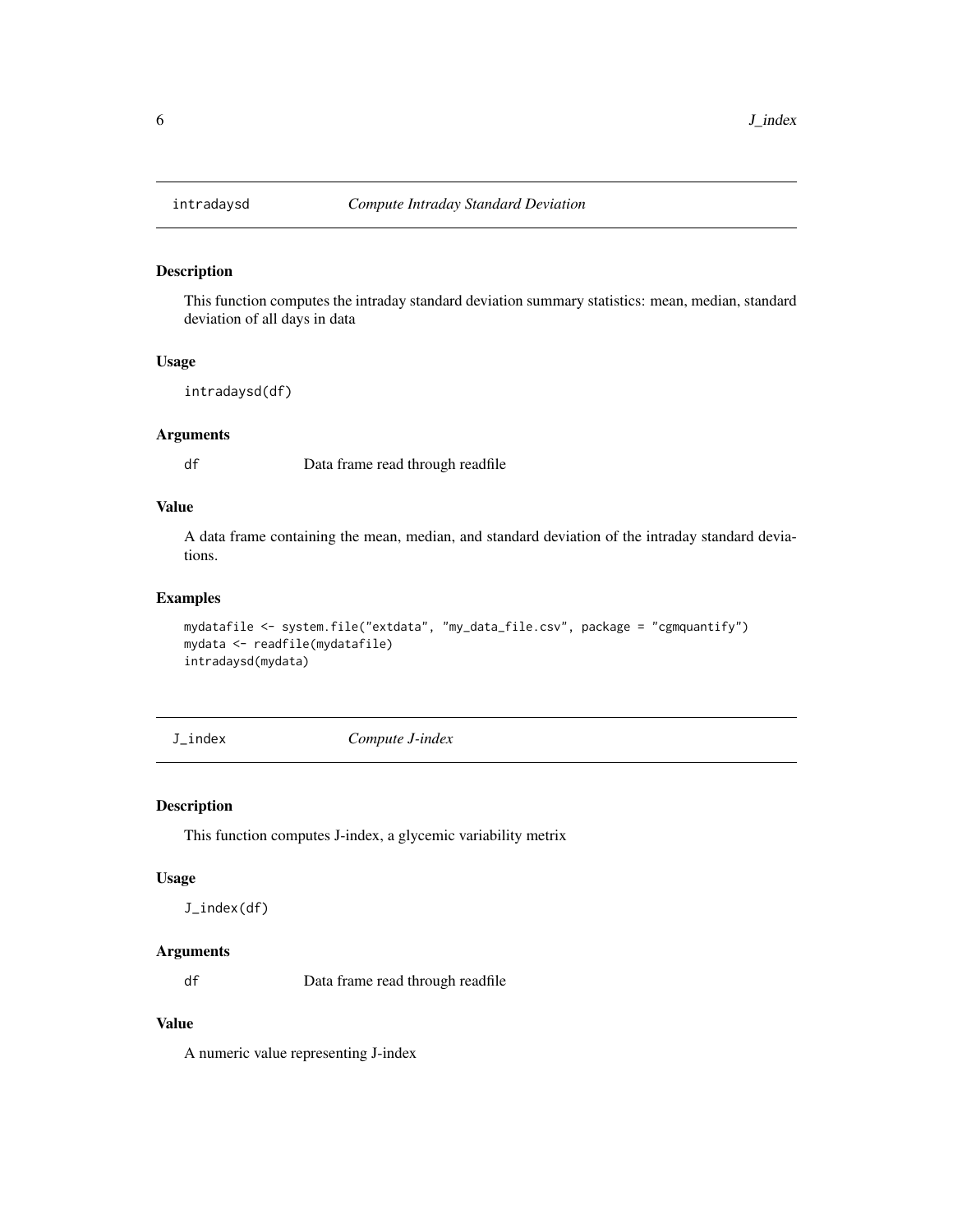#### <span id="page-6-0"></span>LBGI 7

## Examples

```
mydatafile <- system.file("extdata", "my_data_file.csv", package = "cgmquantify")
mydata <- readfile(mydatafile)
J_index(mydata)
```
## LBGI *Compute Low Blood Glucose Index*

#### Description

This function computes the low blood glucose index

#### Usage

LBGI(df)

#### Arguments

df Data frame read through readfile

## Value

A numeric value representing LBGI

## Examples

```
mydatafile <- system.file("extdata", "my_data_file.csv", package = "cgmquantify")
mydata <- readfile(mydatafile)
LBGI(mydata)
```
LBGI\_HBGI *Compute Low Blood Glucose Index*

#### Description

This function computes the low blood glucose index

## Usage

LBGI\_HBGI(df)

#### Arguments

df Data frame read through readfile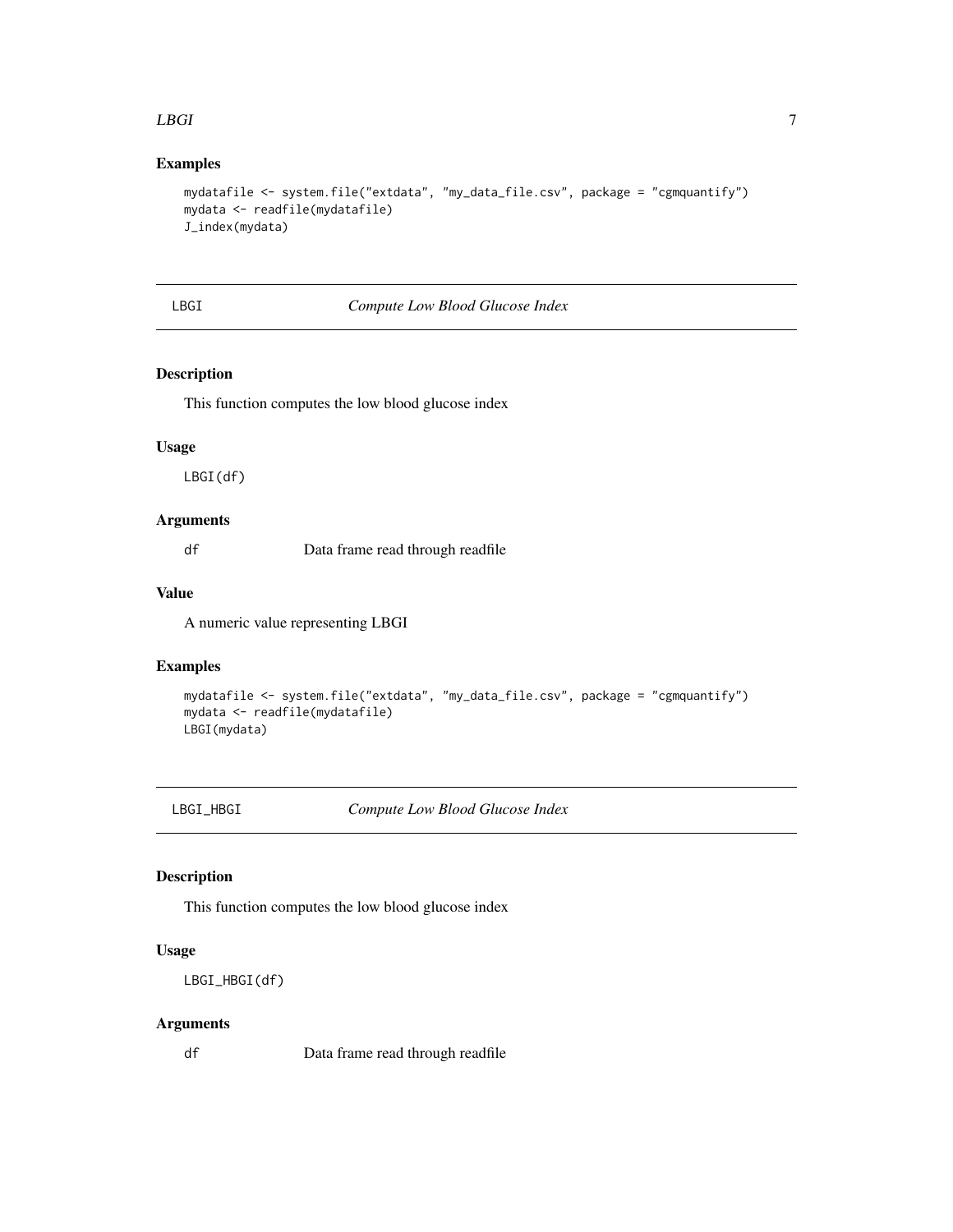## <span id="page-7-0"></span>Value

A data frame containing both the LBGI and HBGI values

### Examples

```
mydatafile <- system.file("extdata", "my_data_file.csv", package = "cgmquantify")
mydata <- readfile(mydatafile)
LBGI_HBGI(mydata)
```
## MGE *Compute Mean of Glycemic Excursions*

#### Description

This function computes the mean of glycemic excursions, glycemic excursions indicated by standard deviation, default  $= 1$ 

#### Usage

 $MGE(df, sd = 1)$ 

## Arguments

| df | Data frame read through readfile                                |
|----|-----------------------------------------------------------------|
| sd | Standard deviation indicating glycemic excursion, default $= 1$ |

## Value

A numeric value representing MAGE

```
mydatafile <- system.file("extdata", "my_data_file.csv", package = "cgmquantify")
mydata <- readfile(mydatafile)
MGE(mydata)
```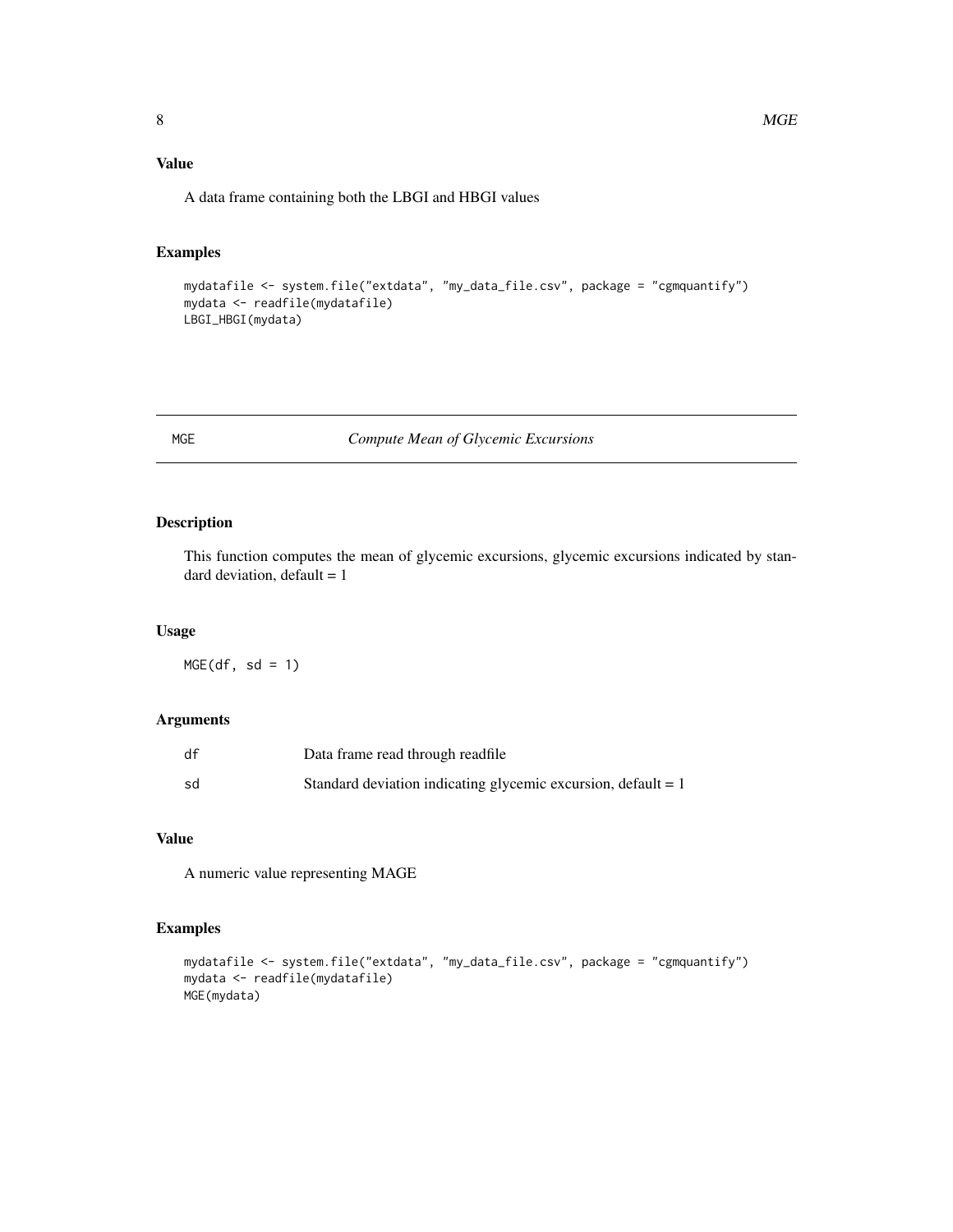## <span id="page-8-0"></span>Description

This function computes the mean of normal glucose, glycemic excursions indicated by standard  $deviation, default = 1$ 

#### Usage

MGN(df)

#### Arguments

df Data frame read through readfile

#### Value

A numeric value representing MGN

#### Examples

```
mydatafile <- system.file("extdata", "my_data_file.csv", package = "cgmquantify")
mydata <- readfile(mydatafile)
MGN(mydata)
```
plot\_glucose *Plot Glucose Data*

#### Description

This function plots glycemic excursions over the time period in which data was collected.

#### Usage

```
plot_glucose(df)
```
## Arguments

df Data frame read through readfile

## Value

None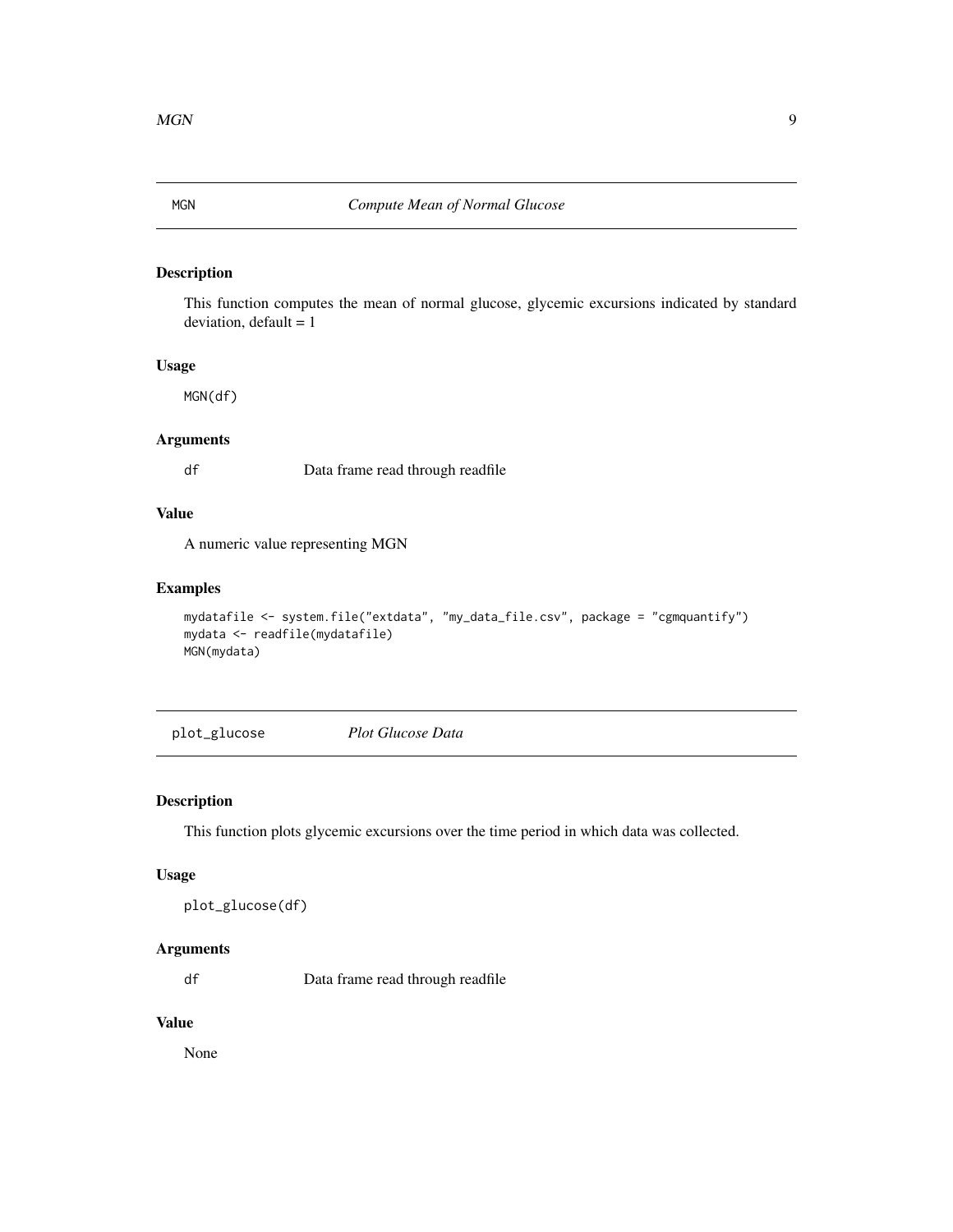#### Examples

```
mydatafile <- system.file("extdata", "my_data_file.csv", package = "cgmquantify")
mydata <- readfile(mydatafile)
plot_glucose(mydata)
```
#### POR *Compute Percent of Time Outside Range*

#### Description

This function computes the percent of time outside range (range in standard deviations from mean,  $default = 1$ .

## Usage

POR(df, sd = 1, sr =  $5$ )

#### Arguments

| df | Data frame read through readfile                                             |
|----|------------------------------------------------------------------------------|
| sd | Standard deviation indicating glycemic excursion, default $= 1$              |
| sr | Sampling rate inverse in minutes of the CGM (default is Dexcom -> 5 minutes) |

#### Value

A numeric value representing POR

### Examples

```
mydatafile <- system.file("extdata", "my_data_file.csv", package = "cgmquantify")
mydata <- readfile(mydatafile)
POR(mydata, sd = 1, sr = 5)
```

| readfile |
|----------|
|----------|

**Read in Data Frame** 

#### Description

This function reads in a .csv with variable names Timestamp..YYYY.MM.DDThh.mm.ss and Glucose.Value..mg.dL

#### Usage

readfile(filename)

<span id="page-9-0"></span>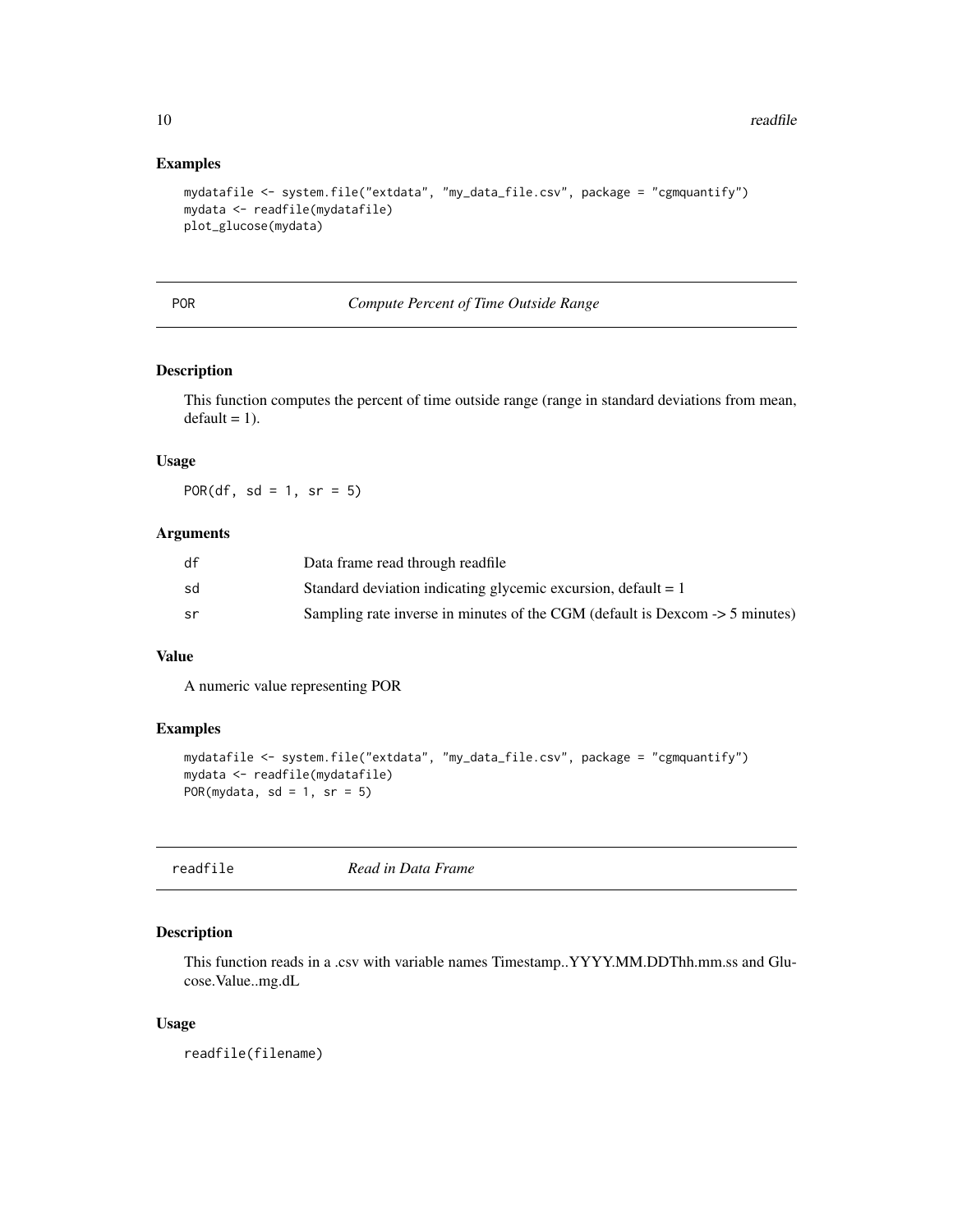## <span id="page-10-0"></span>Arguments

filename .csv file of data frame to be read

#### Value

transformed data frame for further analysis

## Examples

```
mydatafile <- system.file("extdata", "my_data_file.csv", package = "cgmquantify")
readfile(mydatafile)
```
summary\_glucose *Compute Glucose Summary Statistics*

#### Description

This function computes the mean, median, minimum, maximum, first quartile, and the third quartile of an indidividual's overall glucose levels

#### Usage

summary\_glucose(df)

#### Arguments

df Data frame read through readfile

#### Value

A dataframe containing the mean, median, minimum, maximum, quartile1, and quartile3 of glucose levels

```
mydatafile <- system.file("extdata", "my_data_file.csv", package = "cgmquantify")
mydata <- readfile(mydatafile)
summary_glucose(mydata)
```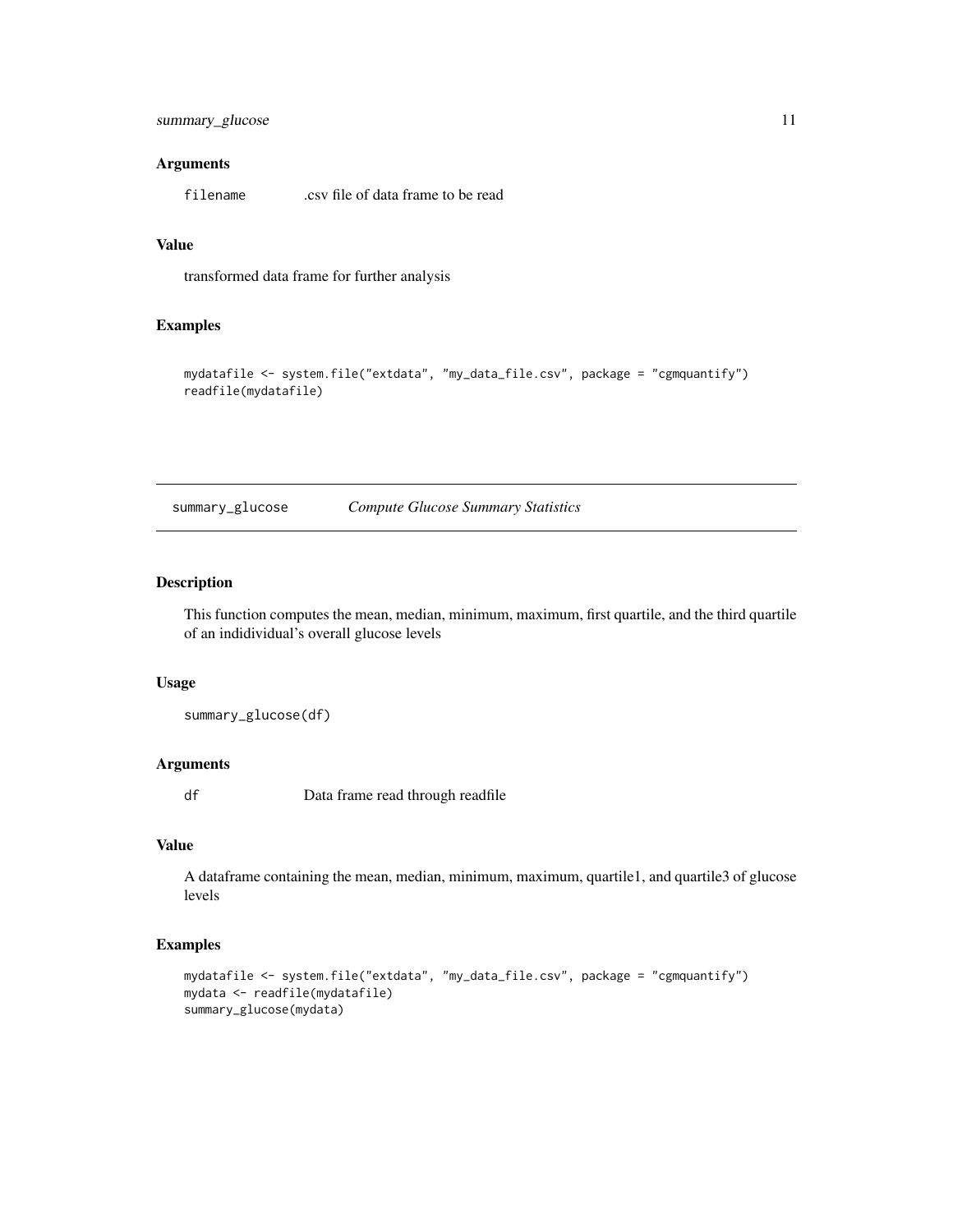#### Description

This function computes the time inside range (range in standard deviations from mean, default  $= 1$ ).

## Usage

 $TIR(df, sd = 1, sr = 5)$ 

#### Arguments

| df | Data frame read through readfile                                                 |
|----|----------------------------------------------------------------------------------|
| sd | Standard deviation indicating glycemic excursions, default $= 1$                 |
| sr | Sampling rate inverse in minutes of the CGM (default is the Dexcom $\geq 5$ min- |
|    | utes)                                                                            |

## Value

A numeric value representing TIR

#### Examples

```
mydatafile <- system.file("extdata", "my_data_file.csv", package = "cgmquantify")
mydata <- readfile(mydatafile)
TIR(mydata, sd = 1, sr = 5)
```
TOR *Compute Time Outside Range*

## Description

This function computes the time outside range (range in standard deviations from mean, default = 1).

## Usage

TOR(df, sd = 1, sr =  $5$ )

## Arguments

| df | Data frame read through readfile                                                 |
|----|----------------------------------------------------------------------------------|
| sd | Standard deviation indicating glycemic excursions, default $= 1$                 |
| sr | Sampling rate inverse in minutes of the CGM (default is the Dexcom $\geq 5$ min- |
|    | utes)                                                                            |

<span id="page-11-0"></span>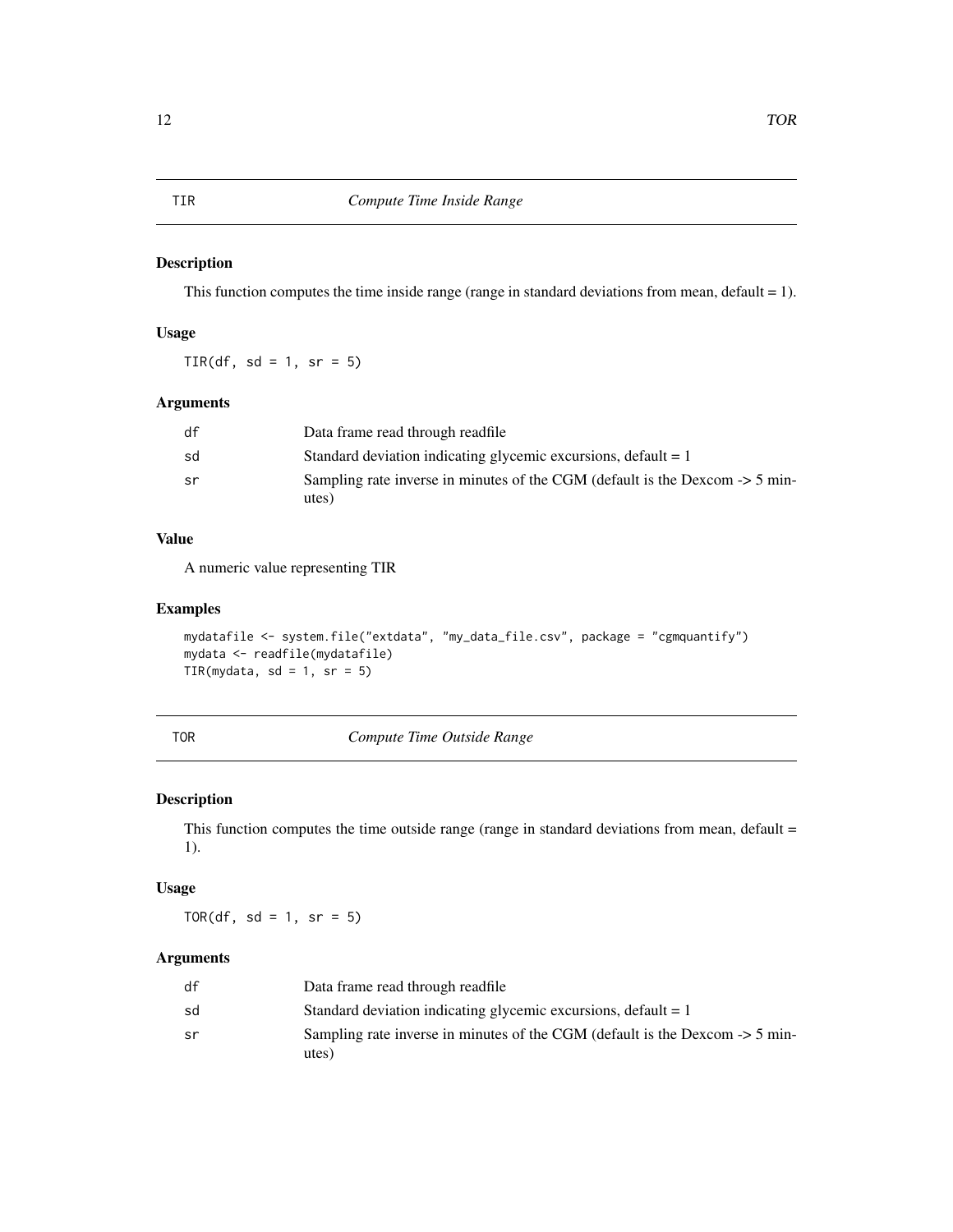#### $\Gamma$  TOR  $\Gamma$  13

## Value

A numeric value representing TOR

```
mydatafile <- system.file("extdata", "my_data_file.csv", package = "cgmquantify")
mydata <- readfile(mydatafile)
TOR(mydata, sd = 1, sr = 5)
```